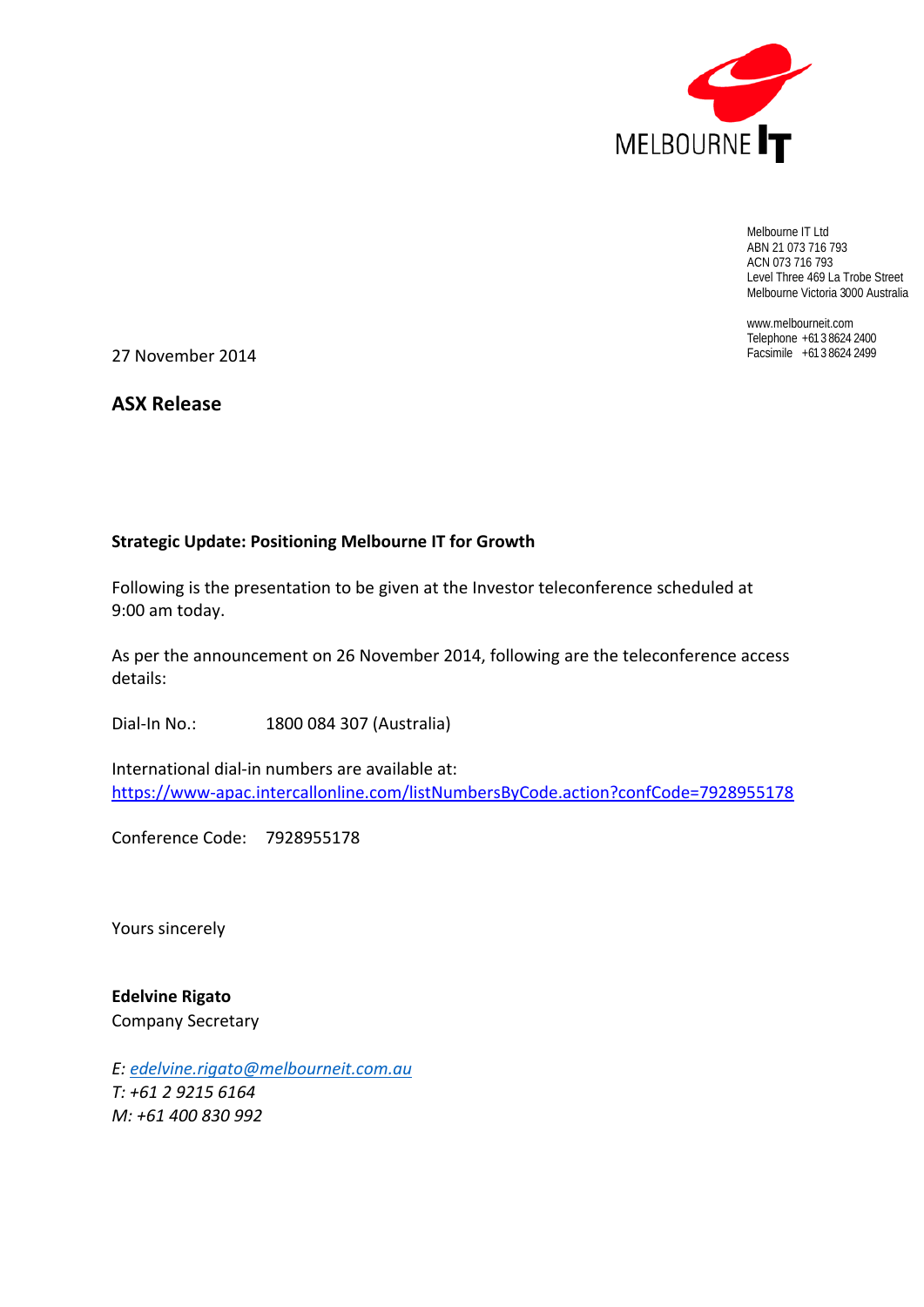

# Strategic Update: Positioning Melbourne IT for Growth

### Tiger Pistol Alliance Amazon Web Services Premier Consulting Partner Certification

Martin Mercer – CEO Peter Findlay – CFO 27 November 2014

Wholesale







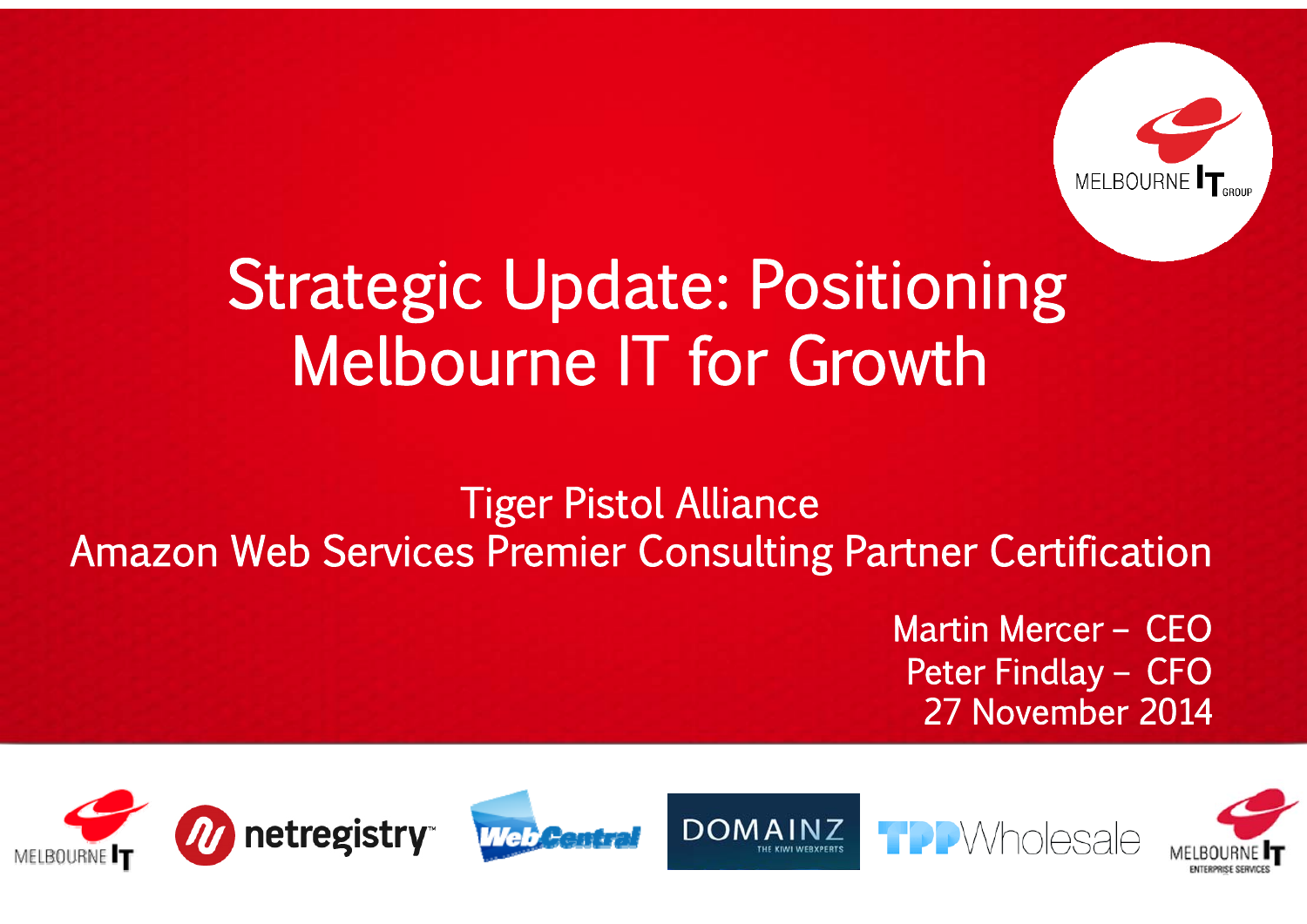## Melbourne IT - Purpose

### The Internet is revolutionizing the way business is done.

### Everything Melbourne IT does **enables** businesses to be successful online.

We are the designers, the engineers and the operators of the most **effective** online solutions.

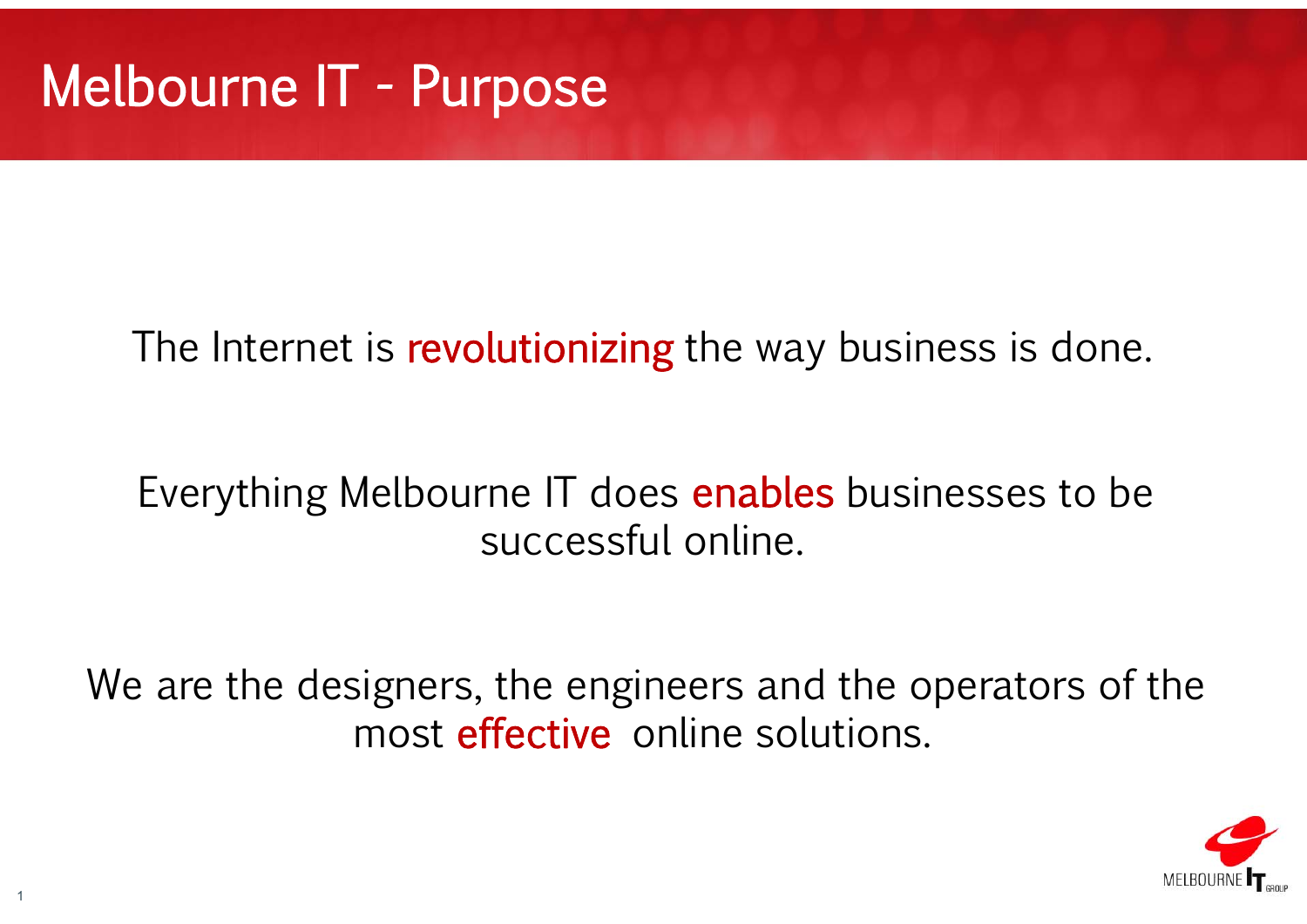## Re-engineering for Growth - SMB Division



MELBOURNI

 $\mathfrak{2}$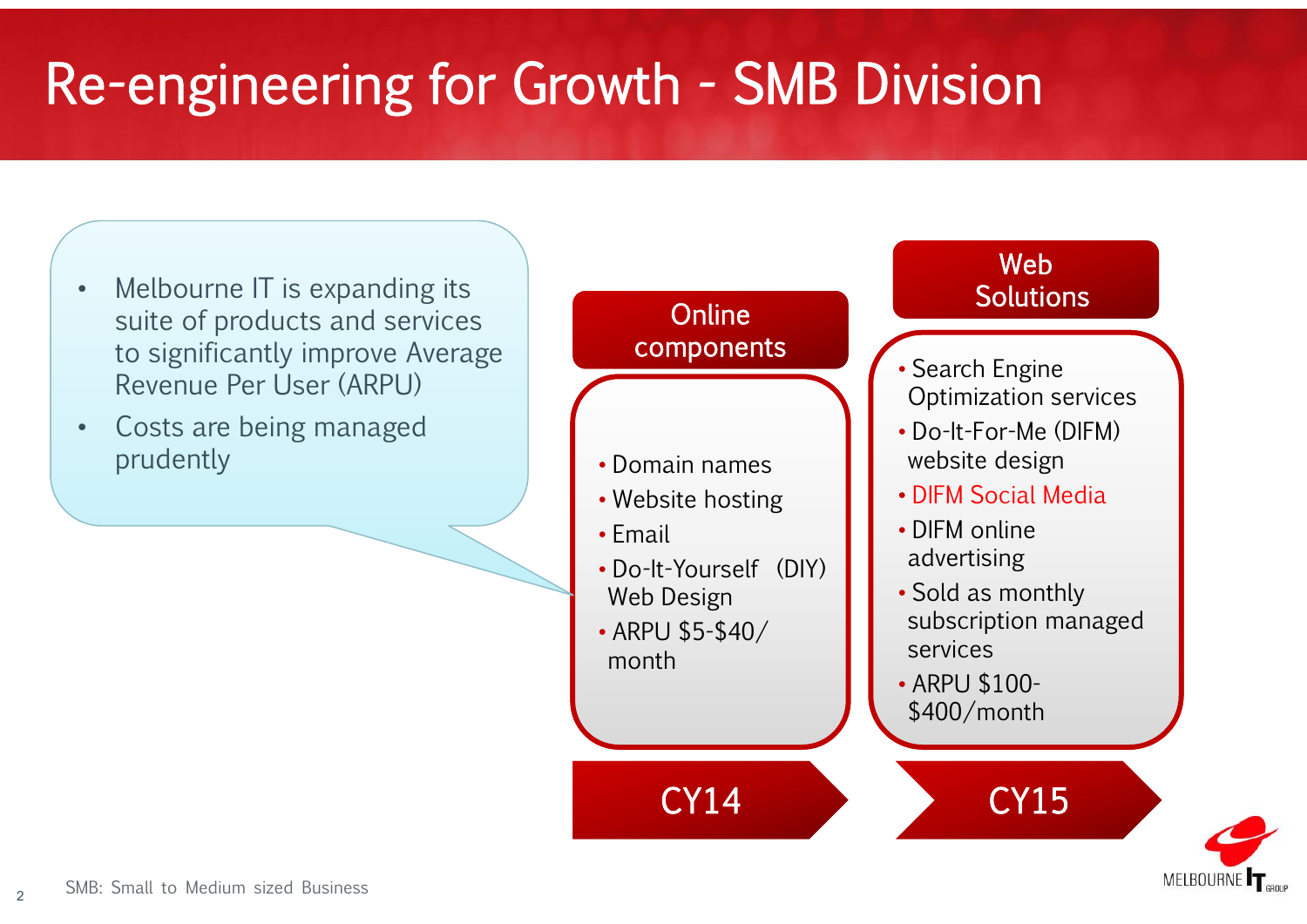## SMB Market Structure and Growth Opportunities



**MELBOURN** 

3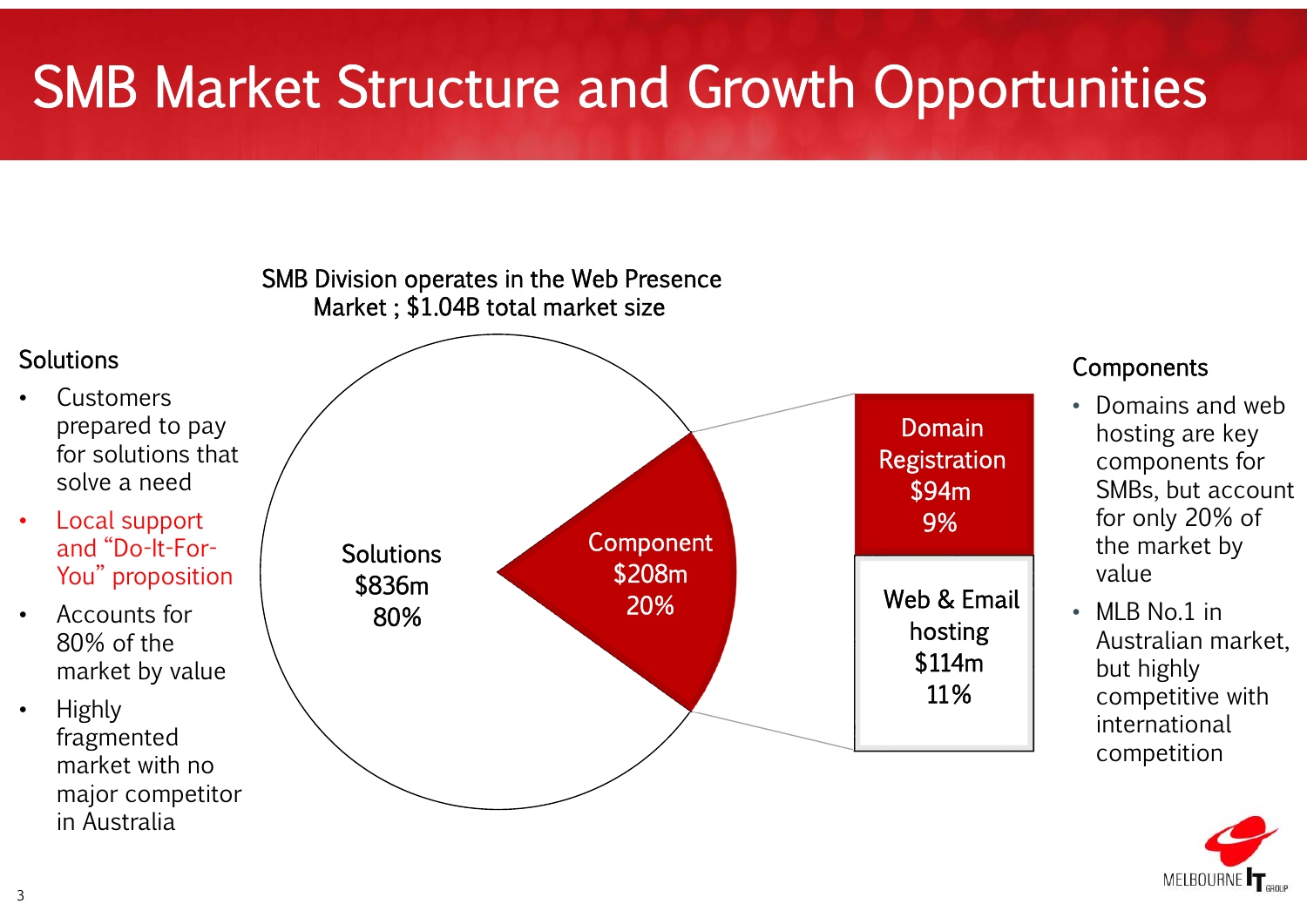## Market Opportunity for Social Media Solutions

- $\mathbf{r}$ Social media solutions is one of the fastest growing areas of the Web Presence Market
- $\mathcal{L}_{\mathcal{A}}$ 69% of Australians use social media, with 95% of those using Facebook
- ٠ Users spend 8.5 hours/week on Facebook
- $\mathcal{L}_{\mathcal{A}}$ Mobile devices are the predominant devices used to access social media
- Average small business spend on social media - \$4,560 per year
- SMBs spend 16% of their marketing budget on social media



#### % of businesses with a social media presence



4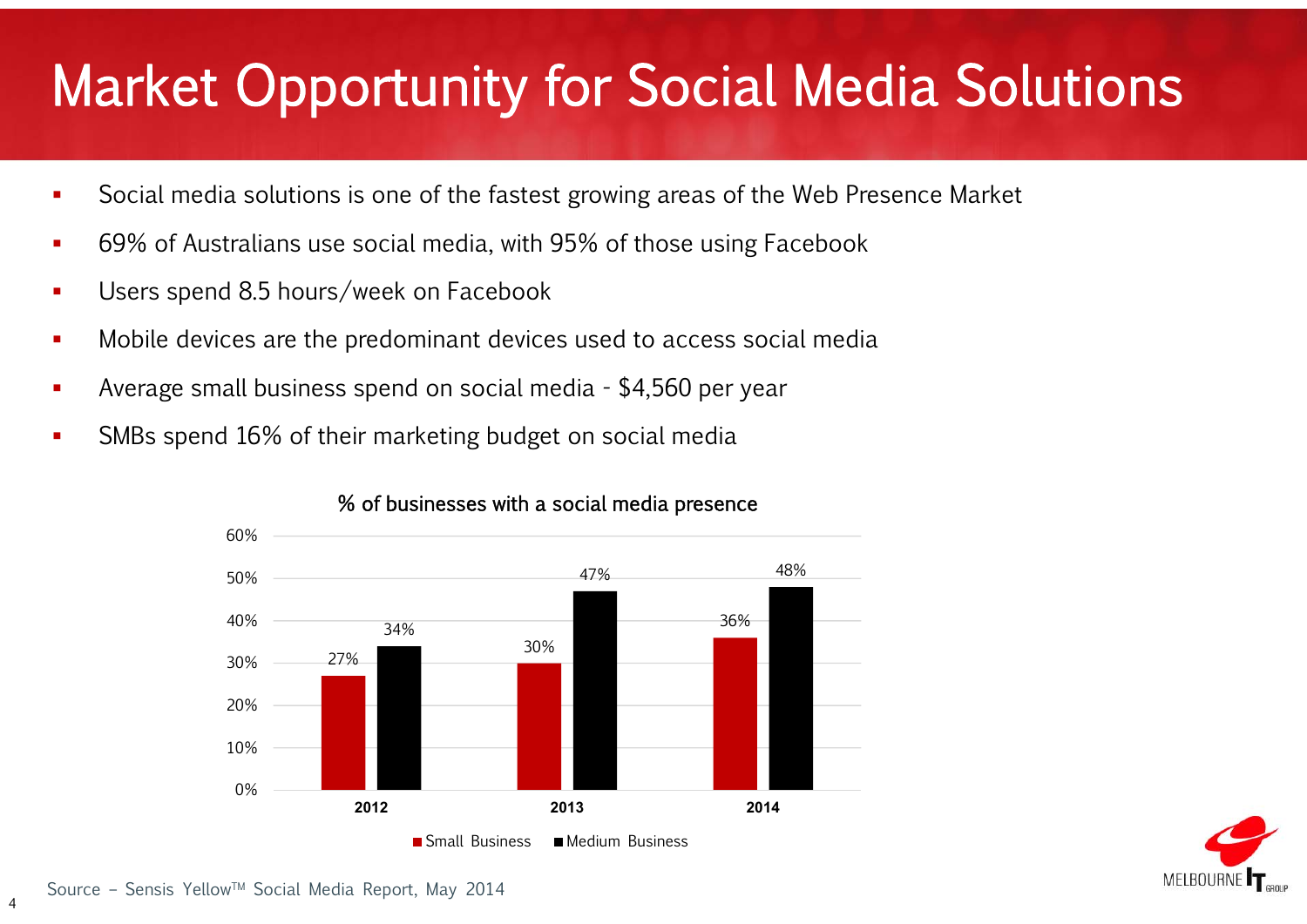#### Tiger Pistol Alliance - Social Media Solutions

- •Tiger Pistol is a social media marketing platform for small and medium businesses.
- •Tiger Pistol, based in Australia, has been refining its Do-It-For-Me (DIFM) social media solutions for 2.5 years.
- •Clear value proposition: Tiger Pistol targets small businesses that cannot afford in-house social media experts, and don't have the time to manage social media themselves.
- •Average Revenue per User (ARPU): \$250-\$400/month.
- • Melbourne IT has established a reseller agreement with Tiger Pistol to provide managed social media solutions enabling SMB customers to market their services on social media.
- • Melbourne IT will offer the services to its existing customers that have established web sites, as well as acquire new customers that have started their online journey via social media.
	- 3 year agreement with the right to extend for 2 years
	- If Tiger Pistol can no longer provide the services or goes into insolvency Melbourne IT has the right to use and adapt the source code under escrow
- •Melbourne IT has made a one-off investment in Tiger Pistol of \$1.25m to cement the strategic partnership, in the form of a 5 year convertible note on commercial terms.

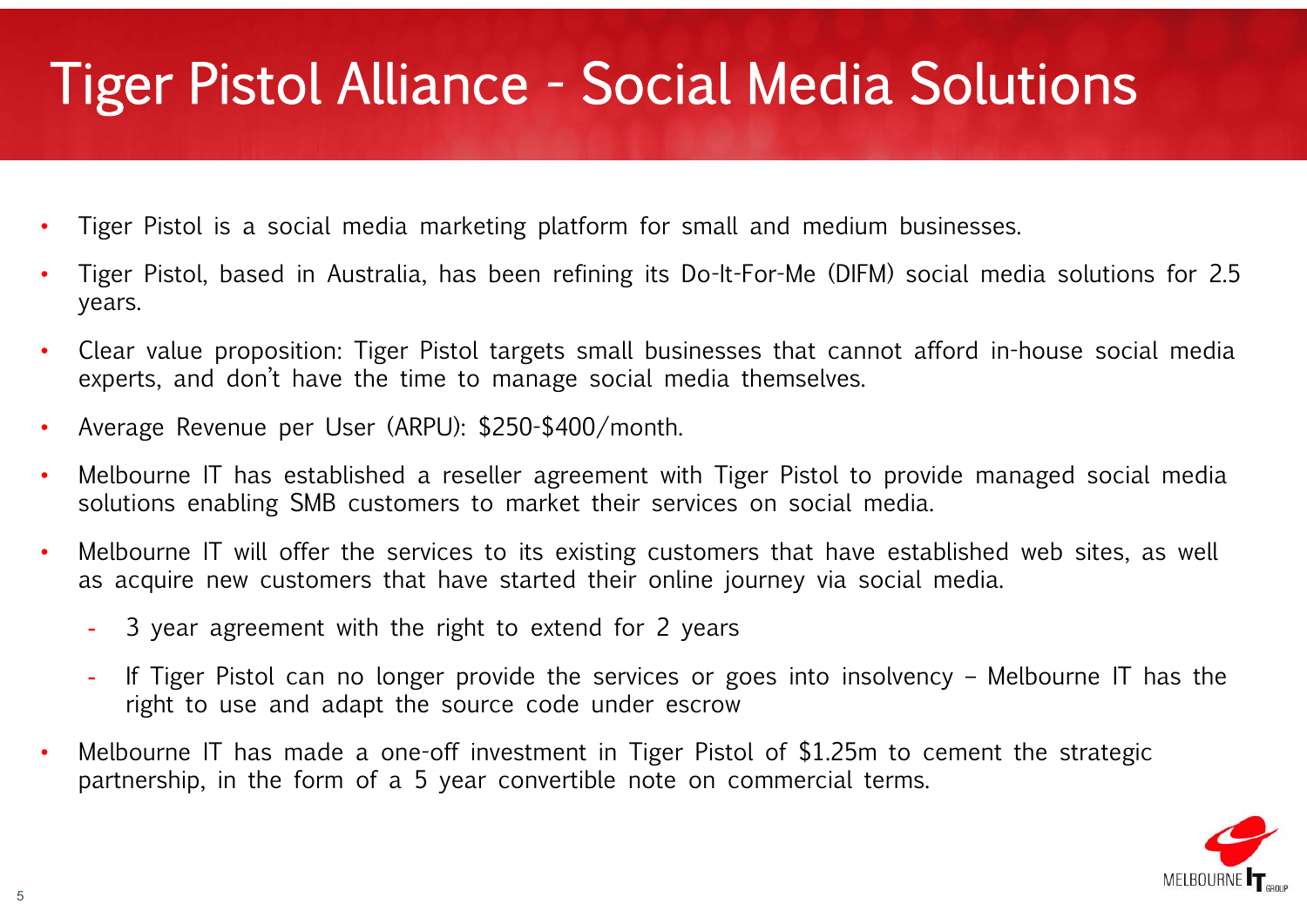### SMB Division: Growth Opportunities in Social Media Solutions

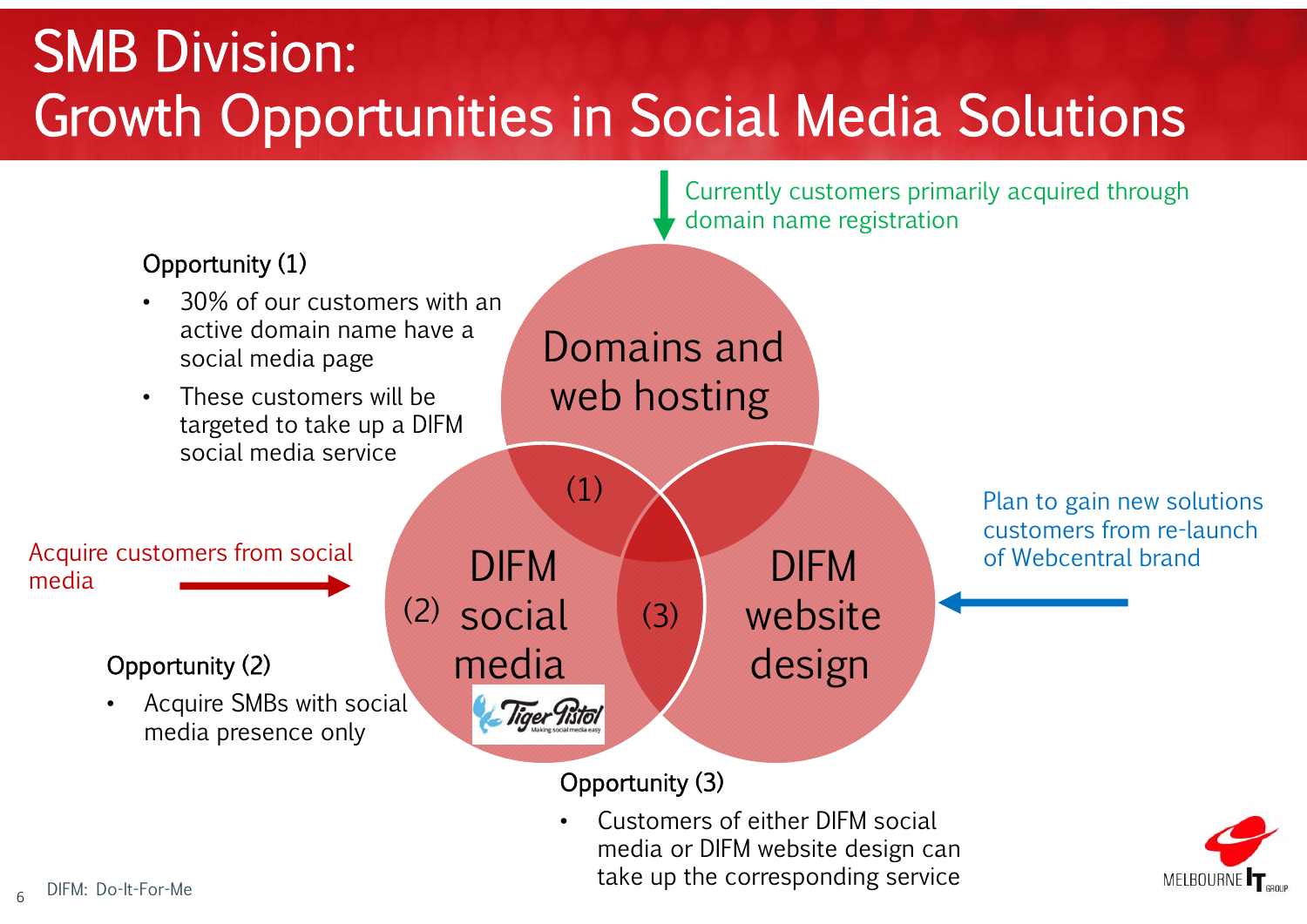### Sustainable Growth –Enterprise Services (ES) Division

- • Evolving to a Managed Services business model, with a smaller infrastructure footprint and lower CAPEX
- • Good margin business with strong prospects

Infrastructure as a Service (IaaS)

- Co-location services
- Dedicated website hosting services
- Managed operating systems
- Managed IT applications –such as email and intranet websites

CY11/12

#### Managed Services

- • Managed Content Management solutions (CMS)
- Managed E-Commerce solutions
- Managed communication and collaboration services
- Managed web application services
- Managed Public Cloud solutions
- Internet performance and security management
	- CY13/14/15

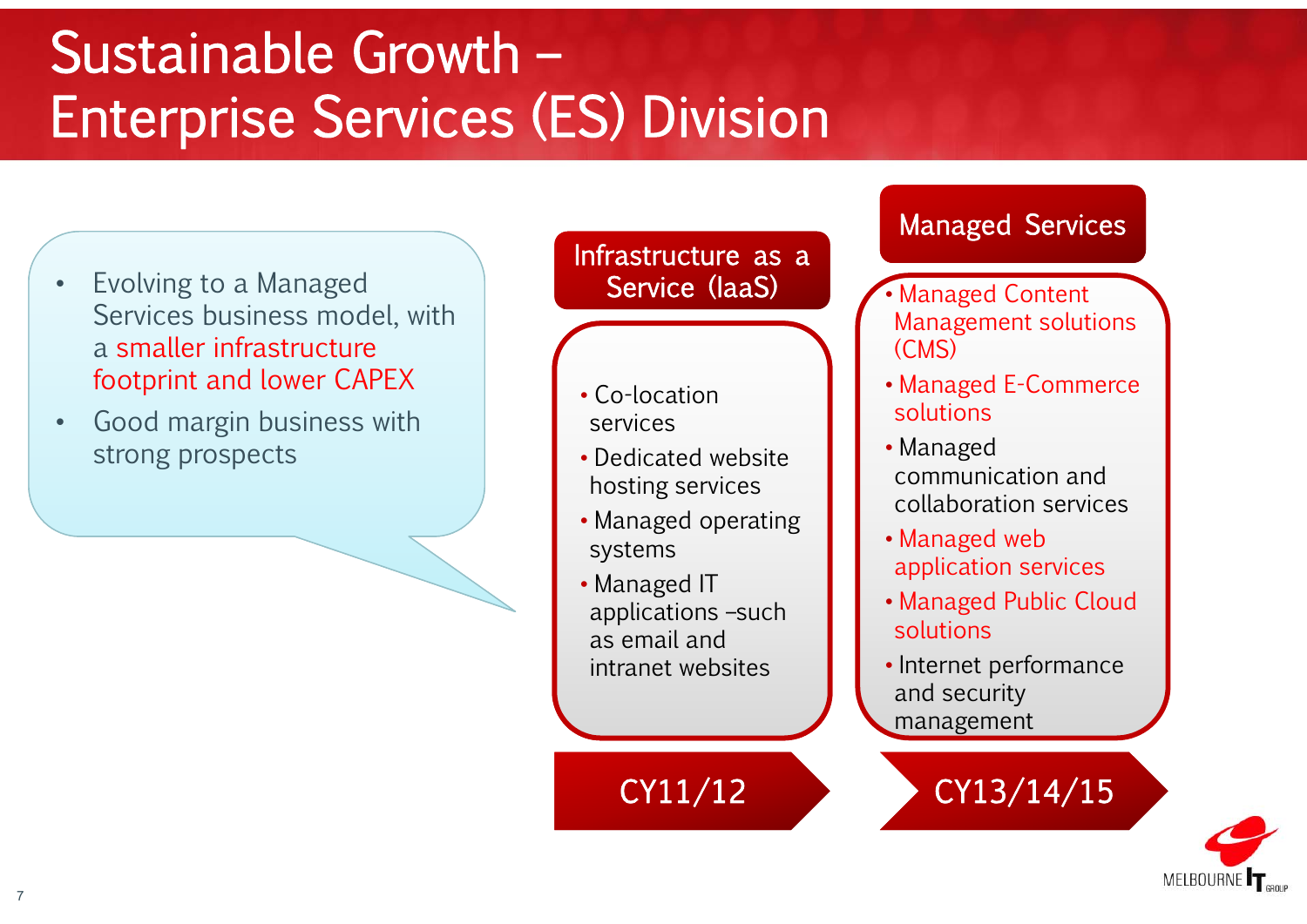## AWS Premier Consulting Partner Certification

- • Melbourne IT has just been recognized as one of 28 AWS Premier Consulting Partners globally out of 7,000+ partners, based on its:
	- -Scale of services
	- -Investment in training and accreditation of staff
	- -Management of complex customer solutions
	- Strong customer references
- • The new certification will help drive new sales leads, and ensure customers trust that Melbourne IT can help grow their businesses.
- • Melbourne IT has been building a range of Managed Services on top of the cloud infrastructure operated by Amazon Web Services (AWS) in Australia. These services include:
	- -Managed Content Management Services (CMS),
	- Managed E-commerce,
	- -Managed web application services, and
	- Data centre consolidation services.
- • Melbourne IT has been an AWS partner since 2012, and holds the AWS Government Partner and AWS Managed Service Partner certifications.

MELBOURNE